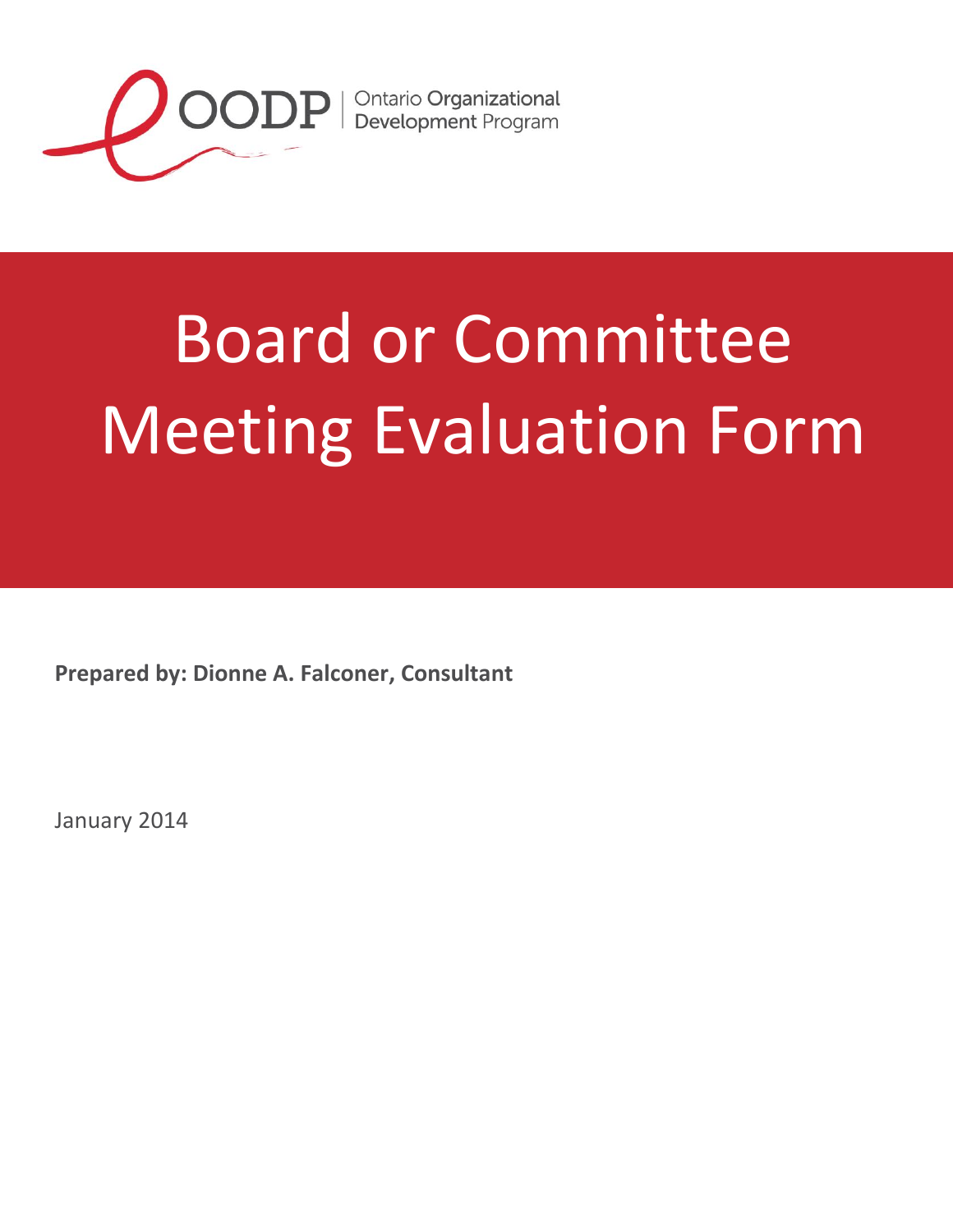## **Copyright Statement**

Production of *Board or Committee Meeting Evaluation Form* has been made possible through financial contributions by the AIDS Bureau, AIDS and Hepatitis C Programs, Ministry of Health and Long-Term Care, Ontario.

Copyright to *Board or Committee Meeting Evaluation Form* is held by the Ontario Organizational Development Program (OODP). The OODP acknowledges the contributions of its consultant, Dionne A. Falconer, in preparing this document.

The OODP encourages the use of *Board or Committee Meeting Evaluation Form* by organizations. However, any such publication shall acknowledge OODP as the source and Dionne A. Falconer as the Author. Its content cannot be edited or